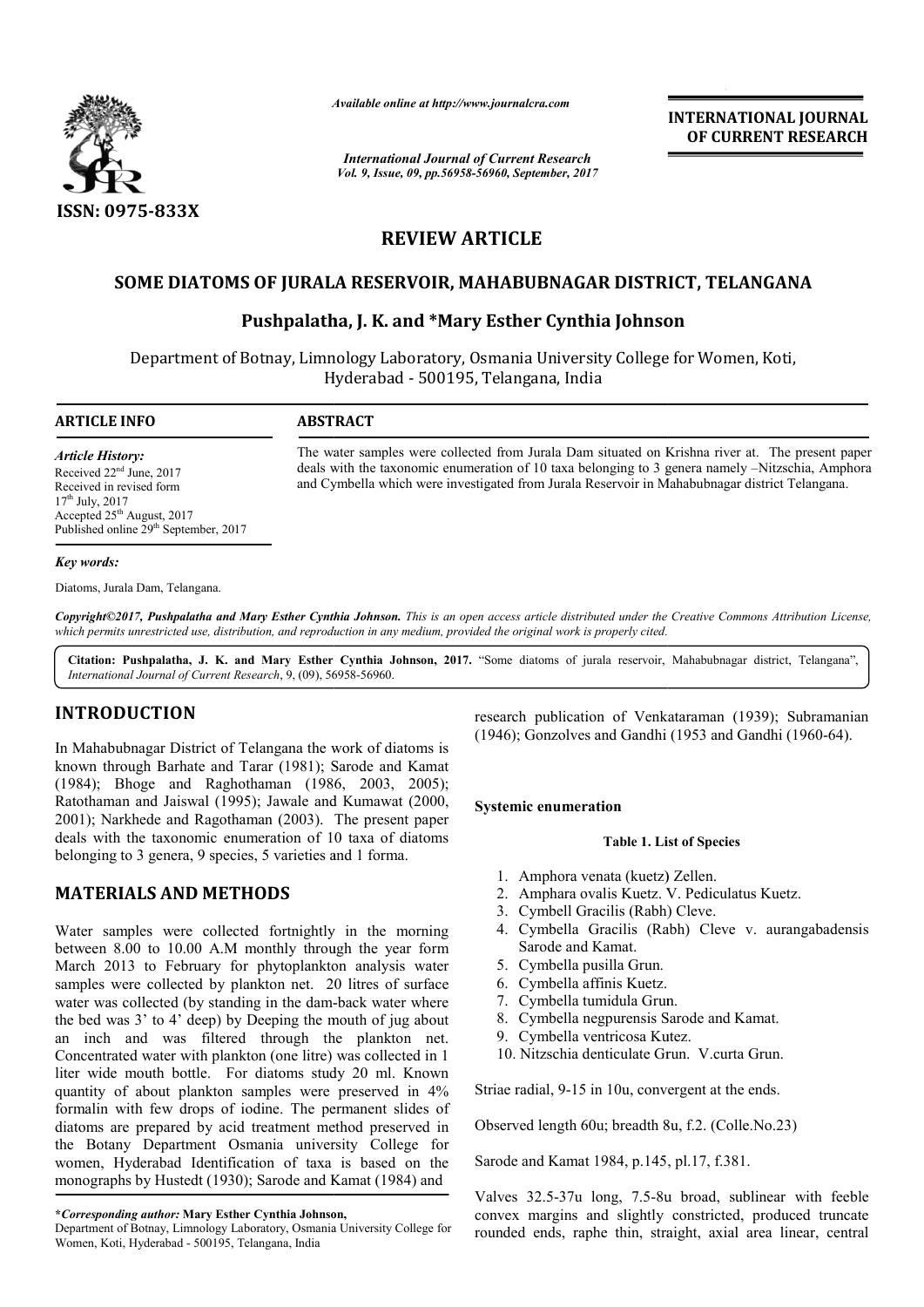area wide, rhomboid, reacting the margins, striae radial, 12-23 in 10u.

Observed length 36u; breadth 7.5u, f.6. (Colle.No.17)

1.Amphora venata (Kuetz) Zellen.

Husetdt 1930, p.345, f.631; Sarode and Kamat 1984, p.163, pl.19, f.437. Frustuels elliptic, broad.

Valves 12-60u long, 7-18 broad, convex at dorsal side, concave at ventral side, ends bent, rounded, raphe thin, striae radial throughout, ventral margin very strongly punctuate, 20- 26 in 10u.

Observed length 18-30u; breadth 7.5u; f.7. (Colle.No.13).

2.Amphara Ovalis Kuetz. V. Pediculatus Kuetz. Hustedt 1930, p.342, f.629; Sarode and Kamat 1984, P.163, pl.119, f.426.

Frustules 4-45u long, 4-20u broad, broadly elliptic with truncate rounded ends in girdle view.

Valves lunate, dorsally convex, ventrally slightly concave, raphe thin, arcuate, axial area narrow, central area very large, reaching dorsal and ventral margin, striae radial, punctuate, 10- 13, in 10u; convergent at the ends on the ventral side.

Observed length 16-25u; breadth 6u; f.8. (Colle.No.27)

3.Cymbella Gracilis (Rabh) Cleve.

Sarode and Kamat 1984, P.170, pl.20, f.451; Hustedt 1930, P.359, f.663.

Valves 25-33u long, 4.5-6u broad, asymmetrical, semilanceolate with dorsiventrally uniformally covex, ventral margin straight, ends slightly constricted, raphe thin, straight, axial area very small, striae punctuate, radial, slightly convergent at the ventral side, striae 10-12 in 10-u.

Observed length 30u; breadth 6u, f.9. (Colle.No.33)

4.Cymbella gracilis (Rabh) Cleve V. aurangabadensis Sarode and Kamat-Sarode and Kamat 1984, P.170, pl.20, f.452.

Valves 34.4-52u long. 6.7-8u broad, dorsal margin convex, ventral margin straight, with strong inflation in the middle, ends produced and rounded, raphe thin and straight radial, slightly convergent at the ends, 12-14 in 10u.

Observed length 45u; breadth 7u, f.10. (Colle.No.9)

5.Cymbella pusilla Grun.

Husetdt 1930, P.354, f.646; Sarode and Kamat 1984, P.175, pl.20, f.464.

Valves 20-40u long, 4-75u broad, asymmetrical, dorsal margin smoothly convex ventral margin straight, slightly convex, ends constricted, somewhat acutely rounded, rephe thin, straight, axial area narrow, linear, central area dialated and elliptical in ling axis, striae lineate, radial, 15 to 18 in 10u.

Observed length 20-25u; breadth 5u, f.11 (Colle.No.41).

6.Cymbella affinis Kuetz.

Husetdt 1930, P.362, f.671; Sarode and Kamat 1984, P.166, pl.19, f.440.

Valves 20-70u long, 7-16 broad, asymmetrical dorsal side strongly convex, ventral side slightly convex, ends constricted, subcapitate raphe closer towards the ends, 24-30 in 10u.

Observed length 15-43u; bread 8 u, f.12. (Colle.No.43)

7.Cymbella tumidula Grun.

Husetdt 1930, P.361, f.669; Sarode and Kamat 1984, P.177, pl.21, f.470.

Valves 25-35u long, 6-9u broad, asymmetrical, lanceolate, dorsally strong convex margin, ventrally slightly convex, ends constricted, producte and rounded raphe thick, excentric, axial area very narrow, ventral side with two distinct punctae, striae radial, punctuate, 13-18 in 10u.

Observed length 24-38u; breadth 6u. f.13. (Colle.No.37).

8.Cymbella nagpurensis Sarode and Kamat. Sarode and Kamat 1984, P.173, pl.21, f.481.

Valves 22-33u long, 8-9u broad, asymmetrical, dorsal margin strongly convex, ventraly slightly convex with a median notch, ends rostrate round, raphe excentric, slightly curved, axial area very narrow, central area round, striae radial, 12-14 in 10u.

Observed length 22u; breadth 8u; f.14. (Colle.No.3).

9.Cymbella ventriwsa Kutez. Husetdt 1930, P.359 f.661; Sarode and Kamat 1984, P.178, pl.21, f.473.

Valves 10-40u long, 5-12u broad, strongly convex on the dorsal slide, straight or slightly convex on the ventral side with actuety rounded ends, raphe thin and straight, axial area narrow, central area small, striae radial, coarse, lineate 12-18 in 10u.

Observed length 24-39u; breadth 5.5u, f.15. (Colle.No.39).

### **REFERENCES**

- Barhate, V.P. and J.L.Tarar 1981. The algal flora of Tapti river, Bhusawal, Maharashtra Phykos: 20(2) : 75 – 78.
- Barhate, V.P. and J.L.Tarar 1985. Additions to the algal flora of Maharashtra, Diatoms from Khandesh II, *J.Indian Bot. Soc*., 64 : 381 – 384.
- Bhoge, O.N. and G. Ragothaman, 2003. Diatoms from the soil of Hatnur Dam, Jalgaon District, Maharashtra, *J.Adv.Sci and Tech*., 6 (I and II) : 56 – 69.
- Bhoge, O.N. and G.Ragothaman, 2005. Genus Nitzschia from the soil of Suki dam, Jalgaon District, Maharashtra, *J.Aqua.Biol*., Vol.20(2) : 13 – 16.
- Gandhi, H.P. 1960. The diatom flora of the Bombay and Salsette islands. *J. Bombay Nat. Hist. Soc*., 57: 78 – 123.
- Gandhi, H.P. 1964. The diatom flora of Chandola and Kankaria lakes, Nova Hedwigia 8 : 347 – 402.
- Gonzalves, E.A. and J.P. Gandhi, 1953. A Systematic account of the diatoms of Bombay and salsette – II, J*.Indian Bot.Soc*., 32 (4) : 239 – 263.